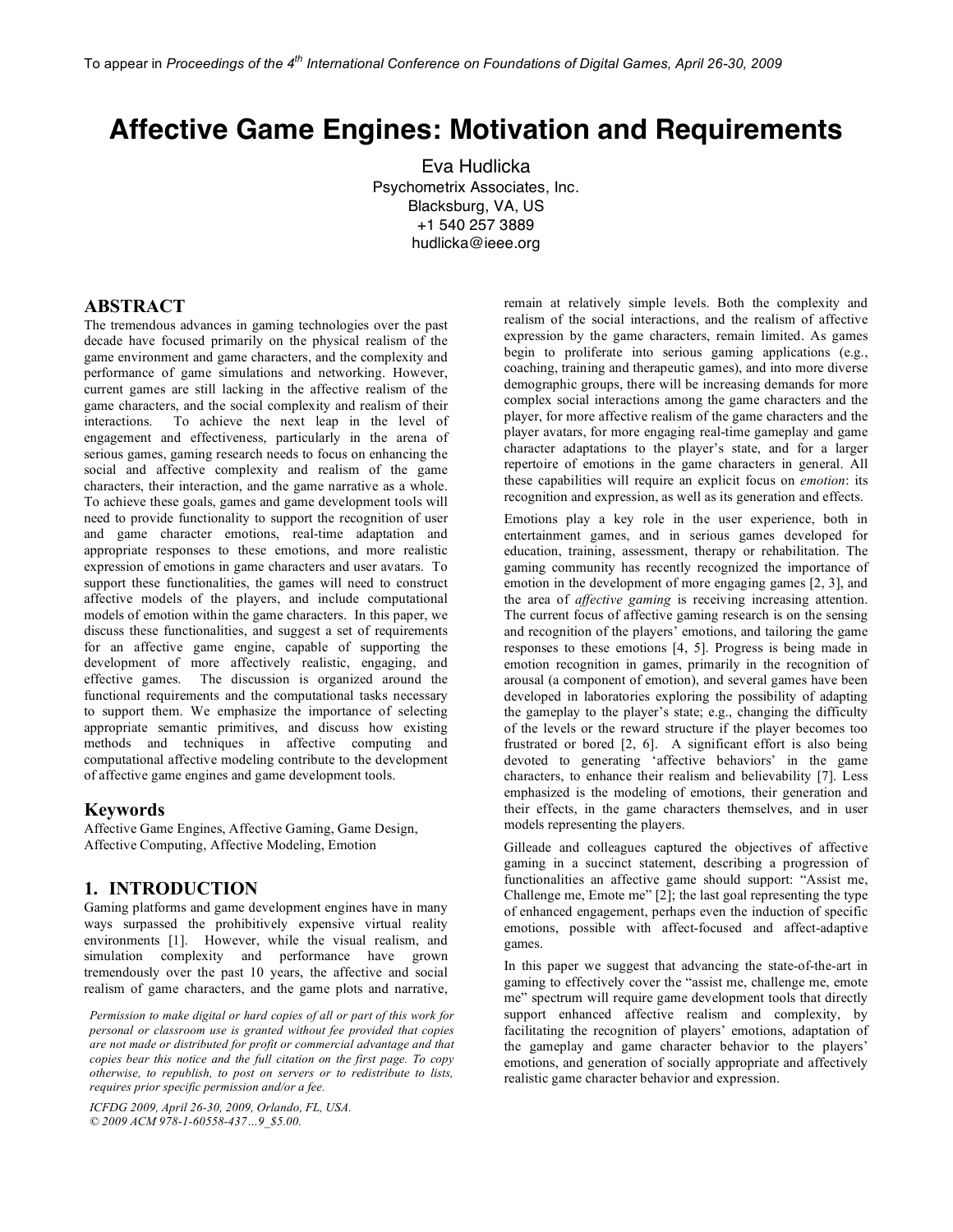Below we outline some of the computational requirements for these functionalities, and suggest a set of requirements for an affective game engine capable of facilitating the development of more affectively realistic, engaging and effective games. We discuss how the emerging area of affective computing, computational affective modeling, and established methods in AI can facilitate the development of affective game engines. We emphasize the importance of selecting appropriate semantic primitives and representational structures.

#### **2. AFFECTIVE GAME ENGINES**

Progress in gaming has been greatly aided by the emergence of game engines: development tools that facilitate the creation of games by providing realistic graphics and real-time simulation environments. Game engines exist for many game genres (e.g., FPS vs. serious games for training), and vary in complexity and cost (from the free Crystal Space, engines such as Unity (around USD200) to the popular Unreal engine  $(\sim USD300,000)$  [8]. However, to date, no engine has emerged that focuses explicitly on facilitating the development of affectively realistic game characters and avatars, and suitable for the development of affect-adaptive games.

What types of capabilities would such an affective game engine need to have? To support the development of *affect-adaptive games*, the affective game engine would need to: (1) facilitate recognition of a broad range of player's emotions, in real-time, and within varied gaming contexts (e.g., from the Wii to iPhones); and (2) generate effective adaptations to these emotions, including changes in gameplay reward structure, and realistic portrayal of appropriate emotions by the game characters. To enable this type of emotion recognition and adaptation, the game engine would need to support the dynamic construction of an *affective user model* [9, 10]; that is, a model of the user that contains information not only about his/her current level, skills, knowledge state, and game history, but also about the emotions typically experienced, their characteristic expression and behavioral manifestations, their triggers, and typical transitions among them.

To support the development of *socially complex and affectively realistic games,* the game engine would need to support the development of game characters capable of recognizing emotions in other game characters, and dynamically generating appropriate and affectively-realistic behavior. For example, one can imagine a next-generation of Sims where the characters have sufficient affective complexity to react with pride, jealousy or embarrassment to some social situation, and realistically display the associated affective manifestations, which involve multiple modalities (facial expressions, head movement, hand gestures, gaze). To accomplish such level of realism, the game characters would need to incorporate a *computational model of emotion.* Such an emotion model would need to *dynamically generate emotions,* in real-time, in response to evolving gameplay (including the behavior of the player and the other game characters). The model would also need to *model the effects of these emotions* on the character's decision-making and behavior, the latter including both affective expression, such as changes in facial expressions, gestures and quality of movement, as well as specific emotion-dependent behavioral choices (e.g., run or hide when fearful, approach when happy or helpful; attack when aggressive). The game engine would also need to

support for the development of affectively-realistic player avatars, capable of displaying the player's affective state in a manner consistent with the player's expectations and needs.

Two areas of research and practice are relevant for implementing the affective game engine functionalities outlined above: *artificial intelligence (AI),* and the emerging area of *affective computing* [11, 12]. Although commercial game companies are increasingly mentioning AI their marketing slogans, the use of AI methods in games remains limited, and the techniques used typically do not represent state-of-the-art in academic AI. Schaeffer [13] points out that state-of-the-art in gaming AI, reflected by rule-based programming, finite state automata, and the A\* algorithm, lags behind academic AI. He further points out the potential of AI to contribute to more engaging and effective games, by incorporating learning and high-level development tools. To enable the development of the affective game engine functionalities outlined above, additional AI techniques would be necessary, most importantly: symbolic computational methods for emotion modeling in game characters, symbolic representational methods and classification algorithms for emotion recognition and the development of affective user models, techniques from adaptive interface research and intelligent tutoring systems for affect-adaptive gameplay, and research from embodied conversational agents and relational agents [14] for enhancing the social realism and effectiveness of game characters.

AI has much to contribute to the development of affective game engines. However, the primary contributions would come from *affective computing* [12]. While recognized as a critical relevant discipline by affective gaming researchers [2], affective computing remains largely unexplored in gaming applications. Affective computing consists of three core areas: *emotion sensing and recognition by machines*; *computational models of emotion*; and *emotion expression by synthetic agents and robots*. The methods and techniques developed in these areas are directly applicable to the development of affective game engines, and to affective game design in general. While some of the affective computing methods for the sensing, recognition and expression of emotion are being explored in affective gaming [4, 5]), the area of affective user modeling and computational models of affect has been largely ignored [12]. Below we therefore emphasize the importance of affective modeling, as a basis for more realistic behavior of game characters, and as a means of developing more realistic and complete affective models of the players, to enable real-time affect-adaptive gameplay, and to enable the game system to induce a wide range of desired emotions in the players.

### **3. EMOTION RESEARCH**

Emotion research in the affective sciences over the past 20 years has produced data, conceptual and computational models, and methods and techniques that are directly relevant to affective gaming and affective game design, including the development of affective game engines. The emerging findings inform sensing and recognition of user emotions by machines, computational affective modeling, and the generation of expressive affective behaviors in synthetic agents and robots.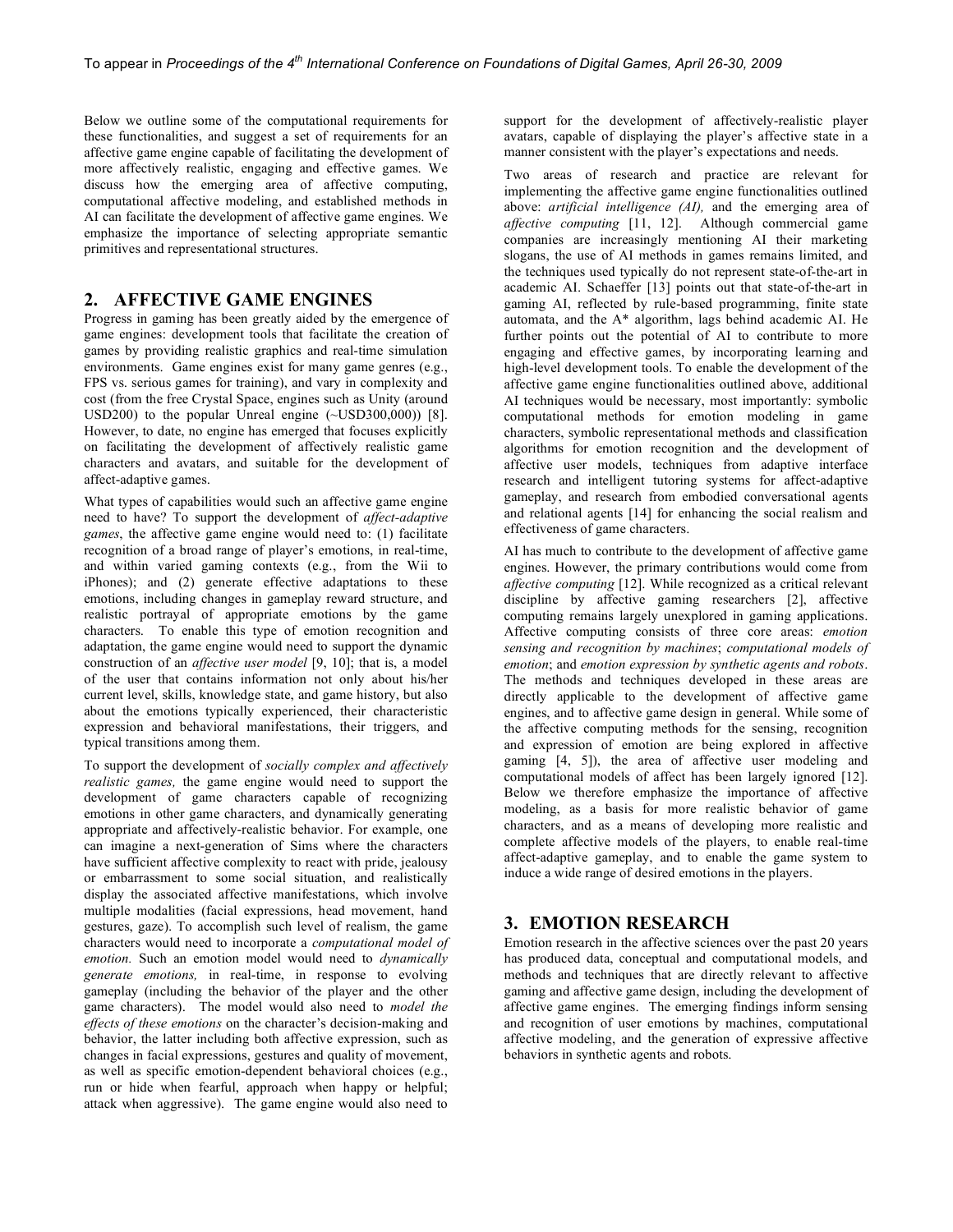### **3.1 Definitions**

When searching for a definition of emotions, it is interesting to note that many definitions describe instead characteristics of affective processing (e.g., fast, undifferentiated processing), or the roles and functions of emotions. The latter are usefully divided into those involved in interpersonal, social behavior (e.g., communication of intent, coordination of group behavior, attachment), and those involved in intrapsychic regulation, adaptive behavior, and motivation (e.g., goal management, coordination of multiple systems necessary for action, selection of best adaptive behaviors). Nevertheless, emotion researchers do agree on a high-level definition of emotions, as the "evaluative judgments of the environment, the self and other social agents, in light of the agent's goals and beliefs" and the associated distinct modes of neural functioning reflected across multiple modalities (e.g., cognitive, physiological) and coordinating multiple subsystems (cognitive, behavioral), to achieve the agent's goals.

### **3.2 Multiple Modalities**

A key characteristic of emotions is their multi-modal nature, which has direct implications for both sensing and recognition of player emotion, and behavioral expression of emotions by game characters. The most visible is the *behavioral / expressive modality*; e.g., facial expressions, speech, gestures, posture, and behavioral choices. Closely related is the *somatic / physiological modality:* the neurophysiological substrate making behavior and cognition possible (e.g., neuroendocrine system manifestations, such as blood pressure and heart rate). The *cognitive / interpretive modality* is most directly associated with the evaluation-based definition of emotions above, and emphasized in the current cognitive appraisal theories of emotion generation. Finally, the *experiential/subjective modality* reflects the individual's conscious experience of emotions.

### **3.3 Multiplicity of Affective Factors**

The term 'emotion' can often be used rather loosely, to denote a wide variety of affective factors, each with different implications for sensing and recognition, modeling and expression. *Emotions* proper represent short states (lasting seconds to minutes), reflecting a particular affective assessment of the state of self or the world, and associated behavioral tendencies and cognitive biases. Emotions can be further differentiated into *basic* and *complex* (often referred to as *social),* based on their cognitive complexity, the universality of triggering stimuli and behavioral manifestations, and the degree to which an explicit representation of the agent's 'self' is required (Ekman and Davidson 1994; Lewis 1993). *Basic emotions* typically include fear, anger, joy, sadness, disgust, and surprise. *Complex emotions* such as guilt, pride, and shame have a much larger cognitive component and associated idiosyncracies in both their triggering elicitors and their behavioral manifestations, which makes both their detection and their expression more challenging. *Moods* reflect less-focused and longer lasting states (hours to days to months). Finally, *affective personality traits* represent more or less permanent affective tendencies (e.g., extraversion vs. introversion, aggressiveness, positive vs. affective emotionality).

### **3.5 Emotion Generation and Emotion Effects**

While multiple modalities play a role in *emotion generation* (Izard, 1993), most existing theories (and computational models)

emphasize the role of cognition, both conscious and unconscious, in emotion generation: the 'cognitive appraisal' theories of emotion [15]. A key component of appraisal theories is a set of domain-independent appraisal dimensions which capture aspects of the current situation, such as novelty, urgency, likelihood, goal relevance and goal congruence, responsible agent and the agent's ability to cope [16, 17]. If the values of the dimensions can be determined, the resulting vector can be readily mapped onto the associated emotion space, which provides a highly-differentiated set of possible emotions.

Less understood are the processes mediating the *effects of the triggered emotions*. The visible manifestations of specific emotions are certainly well documented, at least for the basic emotions; that is, the associated facial expressions, gestures, posture, nature of movement, speech content and tone characteristics. Some effects on cognition are also known; e.g., fear reduces attentional capacity and biases attention toward threat detection [18, 19]. However, the mechanisms mediating these observed effects have not yet been identified, although several theories have been proposed, including *spreading activation* [20, 21], and *parameter-based models*. Proposed independently by a number of researchers (e.g., [22-25], parameter-based models suggest that affective factors act as parameters inducing patterns of variations in cognitive processes that characterize different emotions in terms of systemic changes in biases, processing speeds and capacities.

### **4. EMOTION RECOGNITION AND EXPRESSION IN GAMING**

Much progress has been made in machine recognition of emotion over the past 5 years. Multi-modal approaches (facial expression, speech and physiological signals) are beginning to approach the accuracy rates of human observers [26, 27]. Significant advances are being made in recognizing spontaneous emotion expressions, under more realistic circumstances (i.e., in real-life vs. controlled laboratory settings) [28], and attempts are being made to recognize more complex emotions, such as embarrassment [29].

However, not all of these promising results readily translate to the gaming context. Gaming presents a specific set of constraints and challenges for the recognition and expression of emotions. Broad game categories (e.g., entertainment vs. serious gaming), game genres (e.g., FPS vs. slower-tempo strategy games vs. games emphasizing social interaction, such as Sims), and delivery modes ranging from the Wii to iPhones, have different requirements for both the types of emotions that may need to be sensed and expressed, and the most appropriate channels and sensors for doing so. Below we briefly discuss emotion recognition and expression, and their relevance for the development of affective games, emphasizing the significance of their multimodal nature, and their temporal dimension.

### **4.1 Emotion Signatures Across Multiple Modalities and Time**

The *multi-modal nature of emotions,* and their evolution over time, both facilitate and constrain recognition of emotions in players, and generation of expressive affective behavior in game characters. Many emotions have characteristic multi-feature, multi-modal 'signatures' that serve as basis for both recognition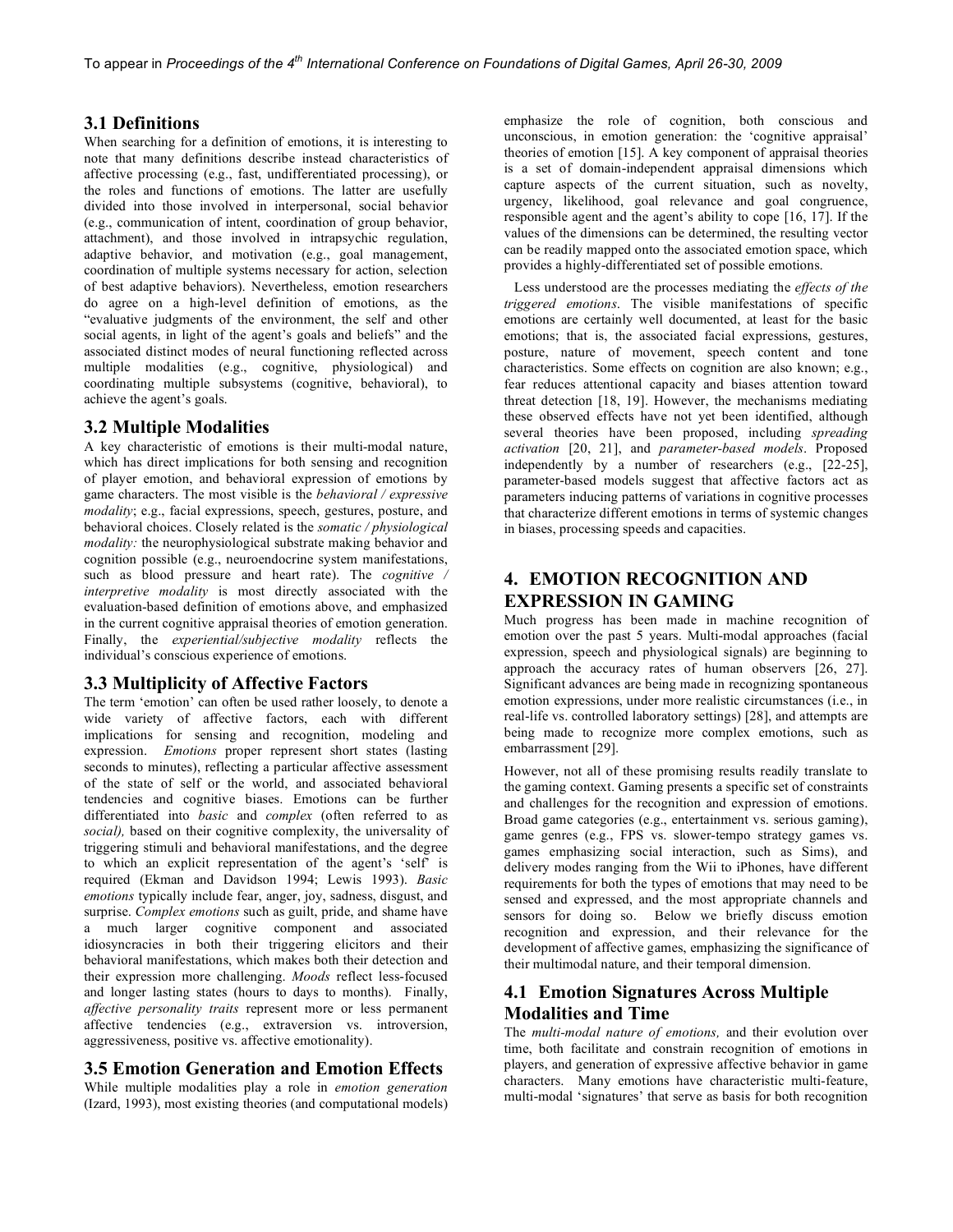and expression; e.g., fear is characterized by raising of the eyebrows (facial expression), fast tempo and higher pitch (speech), threat bias in attention and perception (cognition), a range of physiological responses reflecting increased arousal and mobilizing the energy required for fast reactions, and of course characteristic behavior (flee vs. freeze). Identifying unique emotion signatures that provide the highly diagnostic signals necessary for recognition is a key challenge in machine emotion recognition. Once identified, the constituent features guide the selection of appropriate (non-intrusive) sensors, and the classification algorithms required to map the raw data onto a recognized emotion.

The identification of the most diagnostic emotion features also guides the selection of best expressive channels to convey a particular emotion to the player, via game character behavior. In expression however, multiple modalities also present a challenge, by requiring that expression be coordinated and synchronized across multiple channels to ensure character realism. For example, expression of anger must involve consistent signals in speech, movement and gesture quality, facial expression, body posture and specific action selection, evolving, and decaying, at appropriate rates.

The *temporal dimension of emotions* also facilitates recognition, and presents challenges for expression. Temporal affective data increase recognition accuracy. In some channels (e.g., facial expressions), recognition is much higher for video clips than for still photographs. In many modalities, the temporal dimension is an essential component (e.g., speech, movement, behavior monitoring, physiological data). In affective expression, the temporal dimension presents a challenge by requiring realistic evolution of the affective state, and transitions among states. This requires data about affective dynamics, and their manifestations in the dynamic qualities of facial expressions, speech and movement, as the emotion intensity ramps up and decays. Particularly challenging are the depictions of mixed affective states (e.g., sadness and joy, fear and anger) and transitions among states, which may need to be gradual for some situations but dramatic for others. For some modalities, these dynamics are well-documented (e.g., the *facial action units* vocabulary of facial expressions (Ekman and Friesen, 1978) that defines the onset and offset patterns [29]), but in general, these dynamics are determined empirically and require significant tuning of the recognition and modeling algorithms.

# **4.2 Semantic Primitives for Emotion Recognition and Expression**

The sensing and recognition of emotions, and the expression of their myriad of manifestations in game characters, thus require fundamental knowledge of emotions and their characteristic multi-modal, temporal signatures. Extensive literature in emotion research serves as the core resource for this information (e.g., [30]).

A critical factor in both recognition and expression of emotion is the identification of a set of *semantic primitives* for each expressive channel, whose distinct configurations characterize the different emotions [31]. An appropriate set of such primitives greatly facilitates both recognition and expression, by providing a unifying vocabulary of features. The most established example of such a vocabulary is the Facial Action Coding System (FACS) developed by Ekman and Friesen (1978). FACS describes in detail features such as shape of the lips and eyebrows, narrowing of the eyes, and raising of cheeks, to completely define a broad range of facial expressions. Specific configurations of these expressions than characterize different emotions; e.g., lips turned upward, raising of lower eyelid and narrowing of lids are associated with happiness. FACS has been successfully used to model facial expressions in synthetic characters [32]. Semantic primitives for other modalities are also being developed, including speech (patterns of pitch and tonal variations used to identify basic emotions [32], and posture ('basic posture units' identified by Mota  $\&$ Picard [33], used to identify boredom and engagement).

The semantic primitives then guide the selection of the best sensors, and ideally correspond to the features used in the classification algorithms mediating emotion recognition. The primitives also facilitate affective expression generation, by helping define the syntax and semantics of markup languages used to specify the expressive features of emotions, across different channels (face, body movement, speech)

### **4.3 Channel and Sensor Selection**

Affective gaming presents a unique set of constraints on recognition, by requiring non-intrusive sensors and precluding methods that require fixed player positions. For example, sensors that detect arousal, a key component of emotions, such as finger-tip caps to detect galvanic skin response or heart-rate monitors, are not optimal for gaming, nor are facial recognition systems that require the player to remain in a fixed position. Instead, gaming requires sensors that are unobtrusive, or that can be readily incorporated into existing game controls; e.g., gamepad pressure to detect arousal [4]. Number of sensor systems can be explored, including a camera for tracking facial expressions (e.g., IBM blue-eyes), physiological sensors such as a wireless heart rate monitor (e.g., POLAR s610i [34]), and sensor-instrumented chairs for detecting body posture (e.g., Tekscan Body Pressure Measurement System [35]). Products are also emerging that offer helmet-embedded sensors combining multiple channels (EEG, facial electromyogram, blink rate, heart rate, head motion and skin temperature) to recognize gamerelevant player states, such as engagement vs. boredom (e.g., emotiv.com, emsense.com, neurosky.com). The advent of movement-oriented controls, such as those in the Wii, promises to provide a rich set of affective sensors based on movement quality and haptic sensors.

# **4.4 Feature Selection and Classification Algorithms for Emotion Recognition**

To recognize user emotion, the sensed data must be aggregated into useful features, often directly corresponding to the semantic primitives associated with a particular channel (e.g. FACS codes for facial expressions). These then represent input for a classification algorithm that assigns them to one of the emotions. A discussion of the wide variety of feature selection and classification algorithms is beyond the scope of this paper. Excellent reviews can be found in [26-28].

# **5. COMPUTATIONAL EMOTION MODELING IN GAMING**

The past 15 years have witnessed a rapid growth in computational models of emotion and affective architectures. Researchers in cognitive science, artificial intelligence and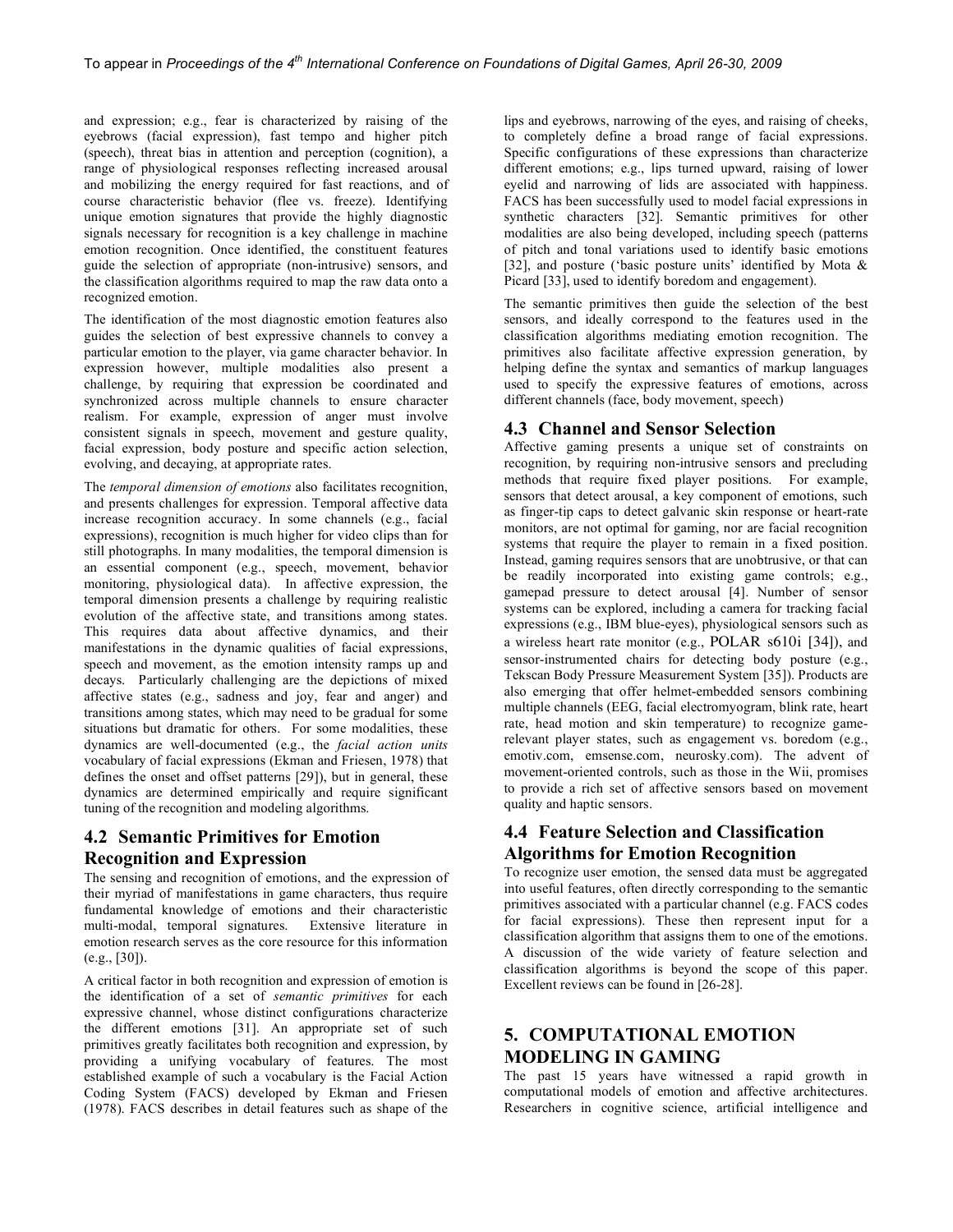human computer interaction (HCI) are developing models of emotion for theoretical research regarding the nature of emotion, as well as a range of applied purposes: to create more believable and effective synthetic characters and robots, and to enhance HCI [6, 36, 37]. Computational models of emotion are relevant for game development from two distinct perspectives. *First,* affective computational models enable the game characters to dynamically generate appropriate affective behavior in real time, in response to evolving situations within the game, and to player behavior. Such adaptive character behavior is more believable than 'scripted' behavior, and the resulting realism contributes to an increased sense of engagement. These models also enable the characters to consistently and realistically portray specific emotions when the game objective is to induce a particular emotion in the player, as is the case in psychotherapeutic games. *Second*, computational affective modeling methods are also relevant for the creation of more detailed, mechanism-based affective models of the players.

The complexity of models required to generate affective behavior in game characters varies with the complexity of the game plot, the characters, the available behavior repertoire of the player within the game, and of course the game objectives (e.g., entertainment vs. education vs. therapy). For many games, simple models are adequate, where a small set of gameplay or player behavior features is mapped onto a limited set of game characters' emotions, which are then depicted in terms of simple manipulations of character features (e.g., player fails to find a treasure and the avatar shows a 'sad face', player loses to a game character and the character gloats). Such simple models are termed 'black-box' models, since they make no attempt to represent the underlying affective mechanisms. Data available from the affective sciences provide the basis for defining the necessary mappings (triggers-to-emotions, emotions-to-effects). However, as the complexity of the games increases, resulting in more involved plots and narratives, and associated increase in the sophistication of the game characters and richness of player interactions, the need for more sophisticated affective modeling arises. This may in some cases require 'process-models', using explicit representations of some of the affective mechanisms, and allowing a greater degree of generality and complexity.

A number of computational emotion models have been developed for both research and applied purposes. These models typically focus on the basic emotions (e.g., joy, fear, anger, sadness), and use a variety of methods for implementing emotion generation via appraisal [38-41], or, less frequently, emotion effects via parametric modeling [42]. Most appraisal models are based on either the OCC model [43], or the explicit appraisal dimension theories developed by [17, 44] (e.g., *novelty, valence, goal relevance and congruence, responsible agent, coping potential).* Typically, symbolic AI methods are used to implement the stimulus-to-emotion mapping, whether this is done via an intervening set of appraisal dimensions, or directly from the domain stimuli to the emotions. In general, the complexity of this process lies in analyzing the domain stimuli (e.g., features of a game situation, behavior of game characters, player behavior) and extracting the appraisal dimension values. This may require representation of complex mental structures, including the game characters' and players' goals, plans, beliefs and values, their current assessment of the evolving game situation, and expectations of future developments, as well as complex causal representation of the gameplay dynamics. Rules,

semantic nets and Bayesian belief nets are some of the frequently used formalisms implementing this mapping.

#### **6. AFFECTIVE USER MODELING**

Affective user models are representational structures that store information about the player's affective profile. This includes information about specific emotions experienced, their triggers (e.g., gameplay situations and interactions), and their expressive and behavioral manifestations (defined in terms relevant for the available sensors and monitoring). Affective user models play a critical role in affect-adaptive gaming, supporting both emotion recognition, and the use of appropriate affect-adaptive strategy by the game system.

Since affective behavior can be highly idiosyncratic, affective models necessarily involve a learning component, so that the player's behavior can be tracked over time, to identify characteristic affective patterns extracted from player state and gameplay interaction; e.g., Player A may express frustration by more forceful manipulation of the game controls, whereas Player B may exhibit increasing delays between game inputs. Significant existing research in intelligent tutoring systems provides the knowledge and methods supporting affective user modeling (e.g., [34, 35, 45, 46], including sensors and classification algorithms for identifying specific emotions that are relevant for both intelligent tutoring and gaming (e.g., frustration, interest, boredom, engagement) with reasonable rates of accuracy (70-80%). The algorithms used to associate specific user manifestations (e.g., increased heart rate, frown, speech quality) or user-system interaction patterns (e.g., type of input), with specific emotions range from simple correlations and multiple regression models [45, 47], to machine learning algorithms, both symbolic and connectionist, and include tree induction algorithms and artificial neural nets [35]. Many of these algorithms are available in the Waikato Environment for Knowledge Analysis [47].

The information contained in the model can be represented in a variety of structures. A useful representation is an augmented state transition diagram or a hidden Markov model (Picard, 1997) that explicitly indicates the known states of the user (e.g., happy, sad, frustrated, bored, excited), the situations and events that trigger these transitions (e.g., in gaming context, loss or gain of points or game resources; appearance or disappearance of a particular game character, etc.), and the player's behavior (or other monitored characteristic) that indicate each emotion. The requirements section below discusses the structures, development, and use of affective user models in more detail.

### **7. AFFECTIVE GAME ENGINE REQUIREMENTS**

Based on the discussion and analysis above, a number of specific requirements emerge for an affective game engine. We begin with a discussion of the central knowledge-base, containing basic information about emotions in general, the affective profiles of both the player and the game characters, and representations of the currently active affective states, for both the player and the game characters (section 7.1). The knowledge and data represented in this centralized information repository would be shared by the modules implementing the four core functionalities of an affective game engine: *emotion recognition* in the player, *emotion expression* by game characters and player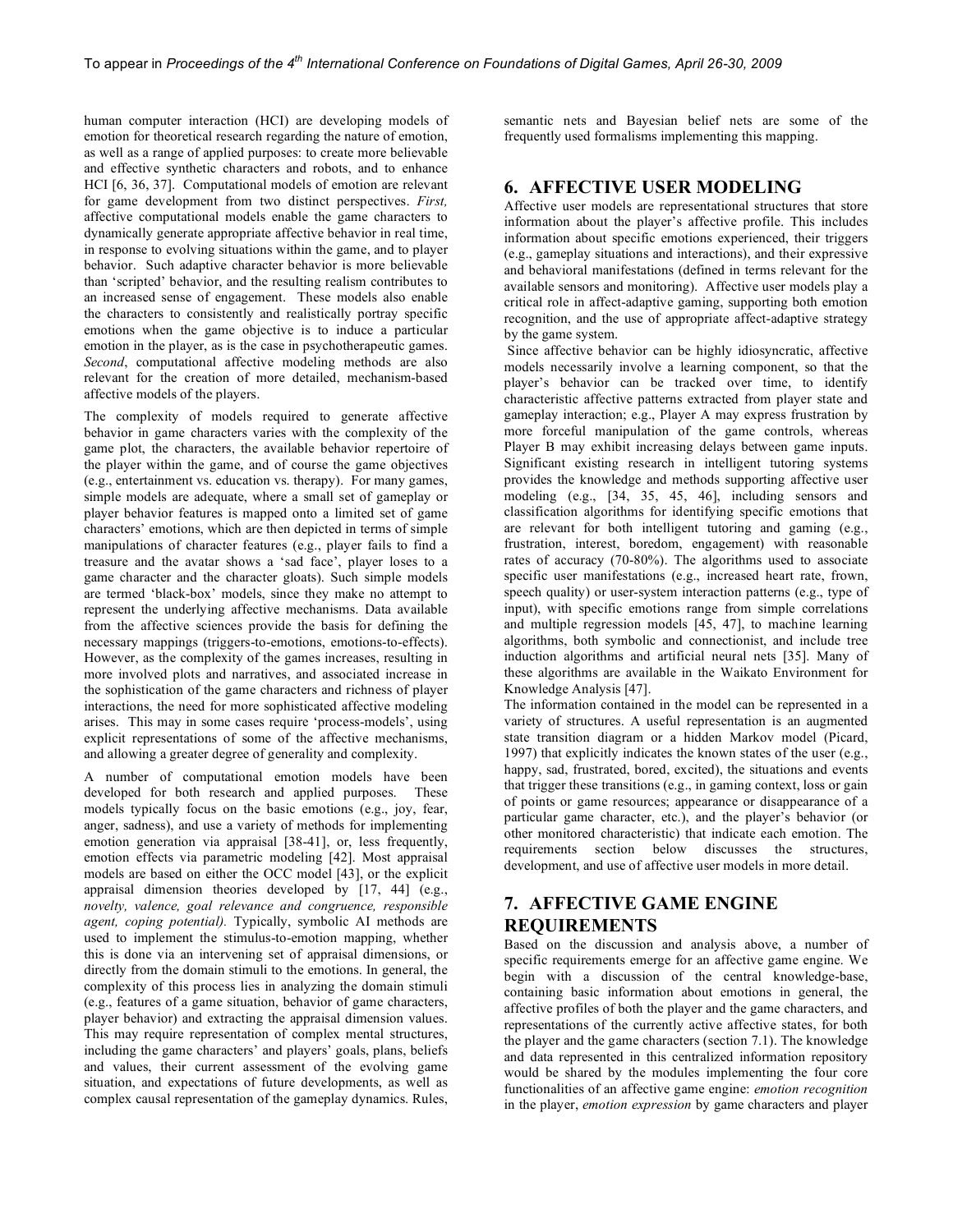avatars, *representation of the player's emotions* via dynamic affective user models, and *modeling of emotions within the game characters*. The remainder of the section then discusses the two emotion modeling modules in more detail (7.2-7.3). Due to space limitations, we do not discuss the requirements for the Emotion Recognition or the Emotion Expression modules, which are discussed in a related report ([48] that also discusses the ability of existing game engines to meet these requirements.

#### **7.1 Shared Emotion Knowledge-Base**

A core central element of an affective game engine would be a shared knowledge-base containing generic information about emotions (their generation, influences, expression), and a representation of both the player's and the game characters' possible, and current, affective states, and their individual triggers and manifestations.

Exactly which affective states would be necessary would depend on the game. The affective complexity of existing games is relatively simple, compared to the affective complexity of other expressive media (drama, film), not to mention the complexity of human social interaction. For existing games, representation of basic emotions, plus the 'standard' HCI-relevant states of boredom, engagement, surprise, would be adequate. However, as affective gaming advances, more complex social emotions would also need to be represented, depending of course on the specific game's characteristics and objectives.

Whichever affective factors (specific states, traits, attitudes, etc.) were selected for inclusion in a particular game, their representations would need to be shared by the multiple functionalities implemented within the affective engine; e.g., the Affective Player Modeling module would use this information to recognize the player's emotions; the Affective Expression module would use the information to express both the avatar's and the game characters' emotions in a consistent manner.

The game engine should therefore provide the representational structures necessary to encode this knowledge, and the dynamic user and game character data, as they emerge during gameplay. The most natural means of representing these factors is in terms of individual *emotion schemas*, organized into an inheritance hierarchy. Given the often idiosyncratic characteristics of affective triggers and expressions, a hierarchical organization is particularly appropriate, as it allows an efficient representation of both the commonalities shared among different players and game characters (e.g., more points lead to happiness, smiling indicates joy), and any individual and idiosyncratic triggers of emotions, their manifestations, and their effects on decisionmaking and behavior, following standard object-oriented class hierarchy design.

Exactly which slots the emotion schemas would need would depend on the level of detail required, and game features requiring specific functionalities (e.g., if the player had an avatar within the game, which needed to express the player's emotions, the player's manifestations of each emotion need to be represented), and the theoretical perspective (dimensional vs. discrete emotion model). Minimally, a *generic affective schema*, containing fundamental knowledge about emotions and other affective factors would need the following slots: a type (e.g., emotion, mood, trait, attitude), name (joy, anger), intensity (data and algorithm for intensity calculation), decay functions (reduction in intensity over time), triggering conditions, manifestations across distinct modalities and associated channels (e.g., joy is associated with smiling, sadness is associated with slow movement), and likely behavioral choices.

Instances of these generic schemas, representing specific emotions and affective factors comprising the affective profiles of players or game characters, would then include additional idiosyncratic information about triggers, affective dynamics (intensity and decay calculations), expressive manifestations, and player or character behavioral choices.

Dynamic instantiations if these affective schemas, generated during gameplay and representing affective states currently experienced by the player and the game characters, would contain intensity and its expected decay pattern and duration (e.g., moods last longer than emotions), specific game events triggering the emotion, and the current manifestations within the available channels, and decisions and behavioral choices influenced influenced by the emotion. The information in these schemas would be accessed or modified by the different modules comprising the affective game engine, and significant dependencies would exist among these modules, e.g., in terms of shared semantic primitives.

#### **7.2 Affective User Models of Players**

The affective user model plays a central role within the game. It facilitates *recognition of the player's emotion*, by providing individual player data about the manifestations of specific emotions. It also *facilitates realistic expression of players' emotions* via an avatar within the game. The Affective User Modeling module *dynamically constructs and maintains an affective model of the player*, and updates it as new data emerge (e.g., when additional triggers or manifestations of particular emotions are identified).

An affective model of the player contains information about the player's affective factors relevant for gameplay, whose representation is possible within the affective game engine; that is, the set of emotions and moods represented, traits, attitudes or any other affective factors of interest. The affective user model consists of an instantiated subset of the generic emotion schemas, which represent the player's current state. These schemas include emotion intensities, their duration and decay patterns, and the current triggers and manifestations. In affectadaptive games, or games where the objective is for the player to experience a certain affective state (e.g., therapeutic games for treatment of phobias), a designated schema would represent this *affective goal state.*

To generate an affective model of the player, the Affective User Modeling module would track the player's behavior within the game, and coordinate with the Emotion Sensing and Recognition module, to identify the specific triggers leading to particular emotions and their manifestations, both within the game (specific game interactions), and in terms of any individual characteristics being monitored (physiological signals, speech patterns, facial expressions). To accomplish this, one or more of the classification algorithms discussed in section 6 would be employed. To facilitate affective player modeling, the affective engine should provide some of these algorithms, as well as the semantic primitives suitable for representing the signals used for emotion recognition.

Training is typically required to tune these algorithms. This may require simple parameter tuning (e.g., modifying weights associated with specific behavioral features being tracked), or it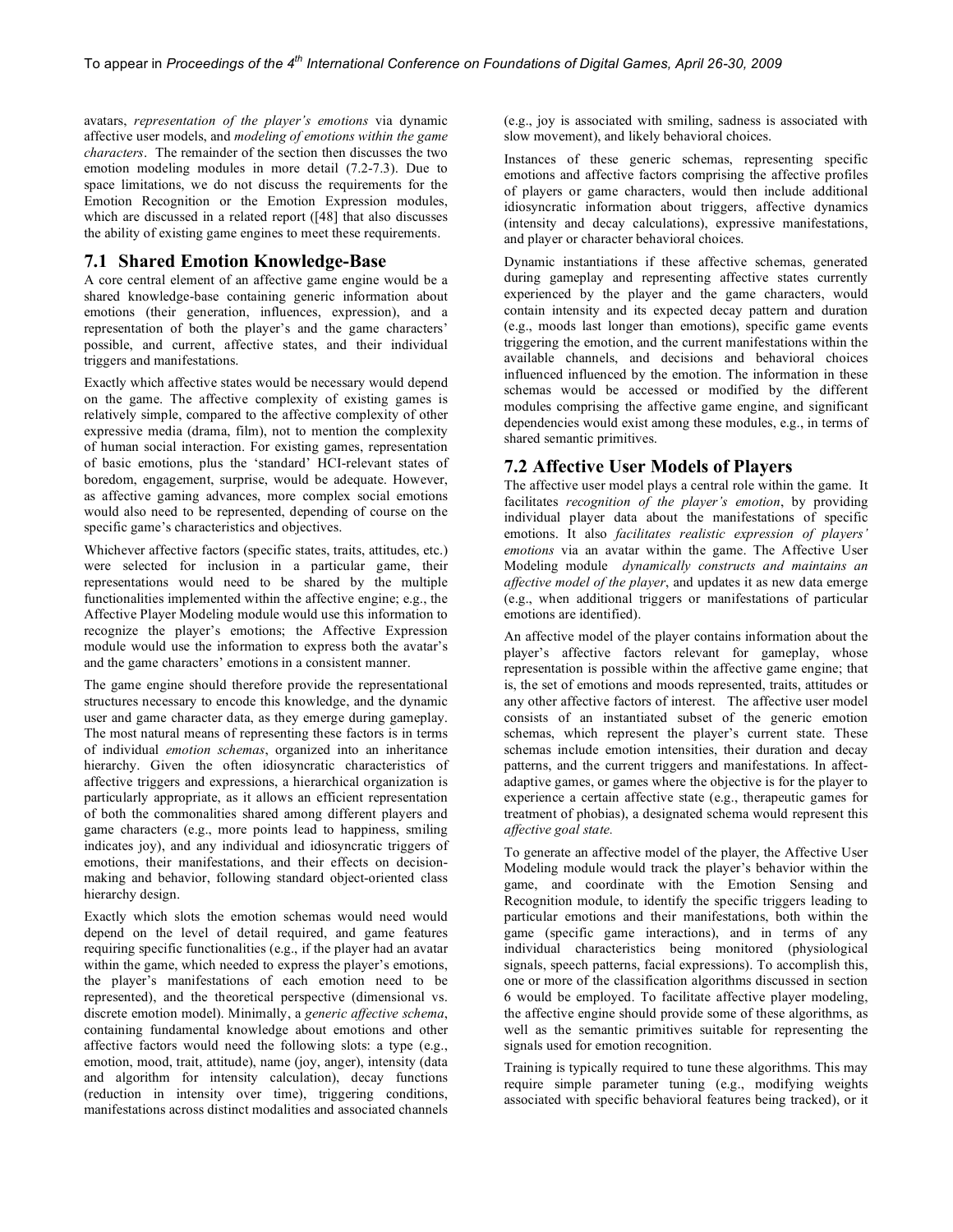may require active modification of the features themselves. The engine should therefore also provide support for identifying and selecting the best features to use by the classification algorithms, and a means of tuning the algorithm parameters.

Note that the current state-of-the-art in affective user modeling does not yet support the real-time construction of a completely accurate affective user model, containing all of the information outlined above [10]. We believe that incorporating affective user modeling in games would help advance the state-of-the-art in affective user modeling

### **7.3 Modeling Game Characters' Emotions**

The affective game engine requirements for computational models of game character emotions build upon recent work in affective modeling design by Hudlicka [49]. In an effort to establish more systematic guidelines for affective model development, and to facilitate analysis of existing models, Hudlicka suggests dividing the modeling processes into those responsible for emotion generation, and those responsible for implementing emotion effects, across the multiple modalities. Each of these broad categories of processes are then further divided into underlying computational tasks. For emotion generation, these include defining the stimulus-to-emotion mapping, including the calculation of the appraisal dimension values; specifying the nature of the emotion dynamics, that is, the functions defining the emotion intensity calculation, as well as the ramp-up and decay of the emotion intensity over time; methods for combining multiple emotions, necessary for combining existing emotions with newly derived emotions, and for selecting the most appropriate emotion when multiple emotions are generated. For emotion effects, these tasks include defining the emotion-to-behavior and emotion-to-cognitive process mappings; determining the magnitude of the associated effects on each affected process, as well as the dynamics of these effects; and the integration of the effects of multiple emotions, both in cases where a residual effect of a prior emotion is still in force, and in cases where multiple emotions are generated simultaneously and their effects on cognition an behavior must be integrated.

The affective game engine should support these computations, in a flexible format that would facilitate the tuning necessary to obtain desired performance during gameplay, and accommodate emerging research in the affective sciences, including advances in computational modeling.

#### **8. CONCLUSIONS**

This paper outlined an ambitious set of requirements for a game engine capable of supporting the development of *affective games:* games capable of recognizing the players' emotions, adapting the gameplay and game character behavior to these emotions, and able to generate affectively-realistic social interactions among game characters. The requirements outlined above represent an ideal set of requirements, which is currently well beyond the state of the art in affective computing and affective modeling. Much progress must be achieved in affective computing before real-time affect-adaptive gaming can become a reality, including person-independent emotion recognition, advances in recognizing emotions from noisy, incomplete data, such as those typically available in gaming situations, and affective user models capable of reliably determining the often idiosyncratic triggers and manifestations of emotions.

Nevertheless, we believe that the gaming community should begin to consider the development of affective game engines, to facilitate the development of affect-adaptive and affectivelycomplex and realistic games. Such advancements are necessary if games are to achieve the status of a new, interactive medium [13], and if they are to become effective and engaging teaching and therapeutic tools in the domain of serious gaming. We should not expect a single tool to provide all of the functionalities outlined above. Rather, the proposed requirements would be divided among several constituent tools, analogously to the current division between game engines proper (providing the simulation and animation support), and the definition of the 3D objects populating the game environment.

By providing an outline of the functionalities an affective game engine should support, we hope to contribute to the foundations for the systematic design of affective games, and the tools necessary to build them. In addition, much as games have advanced the state of the art in simulation and physical realism of virtual worlds and characters, there is general agreement among researchers that gaming environments provide contexts for advancing research across a range of areas, including AI, affective computing and modeling, and social computing, by providing real-time, multi-agent environments for studying complex social interactions [34].

#### **9. REFERENCES**

- [1] Lewis, M. and J. Jacobson. 2002. *Game Engines in Scientific Research.* Communications of the ACM. **45**(1): p. 27-31.
- [2] Gilleade, K., A. Dix, and J. Allanson. 2005. *Affective Videogames and Modes of Affective Gaming: Assist Me, Challenge Me, Emote Me*. in *DIGRA*. Vancouver, BC, Canada.
- [3] Sykes, J. *Affective Gaming*. 2004 [cited May 2008]; Available from: http://www.jonsykes.com/Ivory.htm.
- [4] Sykes, J. and S. Brown. 2003. *Affective Gaming: Measuring emotion through the gamepad* in *CHI.*
- [5] Gilleade, K.M. and A. Dix. 2004. *Using Frustration in the Design of Adaptive Videogames*. in *ACW* Singapore.
- [6] Becker, C., et al. 2005. *Physiologically interactive gaming with the 3D agent Max*. in *International Workshop on Conversational Informatics at JSAI-05*. Kitakyushu, Japan.
- [7] Prendinger, H. and M. Ishizuka. 2004. *Life-Like Characters: Tools, Affective Functions, and Application*. NY: Springer.
- [8] Stang, B. 2003. *Game Engines: Features and Possibilities*. The Technical University of Denmark.
- [9] Hudlicka, E. & M. McNeese. 2002. *User's Affective & Belief State: Assessment and GUI Adaptation.* User Modeling and User Adapted Interaction, **12**(1): 1-47.
- [10] Carberry, S. and F. de Rosis. 2008 *Introduction to special Issue on 'Affective modeling and adaptation'* User Modeling and User-Adapted Interaction, **18**(1-2): 1-9.
- [11] Picard, R. 1997. *Affective Computing*. Cambridge, MA: The MIT Press.
- [12] Hudlicka, E. 2008. *Affective Computing and Game Design*. in *Proceedings of the 4th Intl. North American*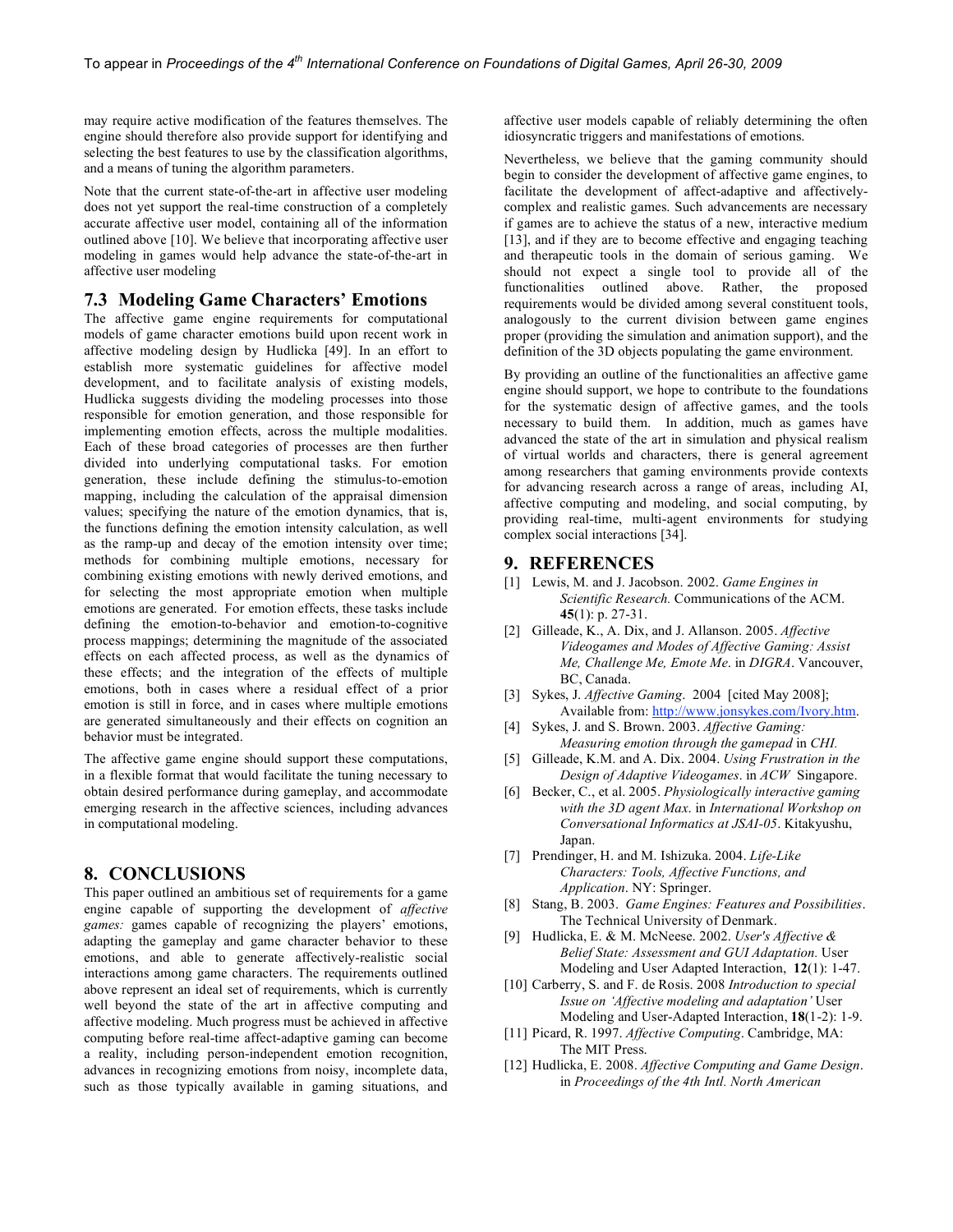*Conference on Intelligent Games & Simulatio*n McGill University, Montreal, Canada.

- [14] Bickmore, T. 2003. *Relational Agents: Effecting Change through Human-Computer Relationships*. MIT: Cambridge, MA.
- [15] Roseman, I.J. and C.A. Smith. 2001. *Appraisal Theory: Overview, Assumptions, Varieties, Controversies*, in *Appraisal Processes in Emotion: Theory, Methods, Research*, K.R. Scherer, A. Schorr, and T. Johnstone, Editors. NY: Oxford.
- [16] Ellsworth, P.C. and K.R. Scherer. 2003. *Appraisal Processes in Emotion*, in *Handbook of Affective Sciences*, R.J. Davidson, K.R. Scherer, and H.H.Goldsmith, Editors. Oxford University Press: NY.
- [17] Smith, C.A. and L. Kirby, *Consequences require antecedents: Toward a process model of emotion elicitation*, in *Feeling and Thinking: The role of affect in social cognition*, J.P. Forgas, Editor. 2000, Cambridge: NY.
- [18] Mineka, S., E. Rafael, and I. Yovel, 2003. *Cognitive Biases in Emotional Disorders: Information Processing and Social-Cognitive Perspectives*, in *Handbook of Affective Science*, R.J. Davidson, K.R. Scherer, and H.H. Goldsmith, Editors. Oxford: NY.
- [19] Isen, A.M., *Positive Affect and Decision Making* in *Handbook of Emotions.*. 1993. J.M. Haviland and M. Lewis, Editors. Guilford: NY.
- [20] Derryberry, D., 1988. *Emotional influences on evaluative judgments: Roles of arousal, attention, and spreading activation.* Motivation and Emotion, **12**(1): p. 23-55.
- [21] Bower, G.H. 1992. *How Might Emotions Affect Memory?*, In *Handbook of Emotion and Memory*, S.A. Christianson, Editor. LEA, Hillsdale, NJ.
- [22] Matthews, G.A. and T.A. Harley. 1993. *Effects of Extraversion and Self-Report Arousal on Semantic Priming: A Connectionist Approach.* Journal of Personality and Social Psychology, **65**(4): 735-756.
- [23] Hudlicka, E. *Modeling Emotion in Symbolic Cognitive Architectures*. 1998. In *AAAI Fall Symposium: Emotional and Intelligent I*. Orlando, FL: AAAI Press.
- [24] Ortony, A., D. Norman, and W. Revelle. 2005. *Affect and Proto-Affect in Effective Functioning* in *Who Needs Emotions?*, J.M. Fellous and M.A. Arbib, Eds. Oxford: NY.
- [25] Ritter, F.E. and M.N. Avramides. 2000. *Steps Towards Including Behavior Moderators in Human Performance Models in Synthetic Environments*. The Pennsylvania State University.
- [26] Pantic, M. and M.S. Bartlett. 2007. *Machine Analysis of Facial Expressions* in *Face Recognition*, K. Delac and M. Grgic, Editors. I-Tech: Vienna, Austria.
- [27] Gunes, H., M. Piccardi, and M. Pantic. 2008. *From the Lab to the Real World: Affect Recognition Using Multiple Cues and Modalities* in *Affective Computing, Focus on Emotion Expression, Synthesis and Recognition*
- [28] Zeng, Z., et al.. 2008. *A Survey of Affect Recognition Methods: Audio, Visual, and Spontaneous Expressions* IEEE Transactions on Pattern Analysis and Machine Intelligence-TPAMI.
- [29] Cohn, J.F., Z. Ambadar, and P. Ekman. 2005. *Observer-Based Measurement of Facial Expression with the*

*Facial Action Coding System*, in *The handbook of emotion elicitation and assessment*, J.A. Coan and J.B. Allen, Editors. Oxford: NY.

- [30] Harrigan, J.A., R. Rosenthal, and K. Scherer. 2005. *Handbook of nonverbal behavior research methods in the affective sciences* NY: Oxford University Press.
- [31] Hudlicka, E. 2005. *Affect Sensing, Recognition and Expression: State-of-the-Art Overview* in *First Intl. Conference on Augmented Cognition*. Las Vegas, NV.
- [32] Petrushin, V. 2000. *Emotion Recognition in Speech Signal*. in *6th ICSLP*.
- [33] Mota, S. and R.W. Picard. 2004. *Automated Posture Analysis for detecting Learner's Interest Level*. MIT: Cambridge, MA.
- [34] Yannakakis, G.N., H. Hallam, and H.H. Lund. 2008. *Entertainment capture through heart rate activity in physical interactive playgrounds* User Modeling and User-Adapted Interaction. **18**(1-2): 207-243.
- [35] D'Mello, S.K., et al.. 2008. *Automatic detection of learner's affect from conversational cues.* User Modeling and User-Adapted Interaction, **18**(1-2): 45- 80.
- [36] Kapoor, A., W. Burleson, and R.W. Picard. 2008. *Automatic Prediction of Frustration.* International Journal of Human-Computer Studies, **65**(8): 724-736.
- [37] Breazeal, C., Brooks, R. 2005. *Robot Emotion: A Functional Perspective*, in *Who Needs Emotions?*, J.- M. Fellous and M.A. Arbib, Editors. Oxford University Press.: NY.
- [38] Andre, E., et al.2000/ *Exploiting Models of Personality and Emotions to Control the Behavior of Animated Interactive Agents* in *Proceedings of IWAI*. Siena, Italy.
- [39] Bates, J., A.B. Loyall, and W.S. Reilly. 1992. *Integrating Reactivity, Goals, and Emotion in a Broad Agent*, in *Proceedings of the 14th Meeting of the Cognitive Science Society*.
- [40] Broekens, J. and D. DeGroot. 2006. *Formalizing Cognitive Appraisal: From Theory to Computation*. in *ACE 2006*. Vienna, Austria.
- [41] Reilly, W.S.N. 2006. *Modeling What Happens Between Emotional Antecedents and Emotional Consequents* in *ACE 2006*. Vienna, Austria.
- [42] Hudlicka, E.. 2007. *Reasons for Emotions*, in *Advances in Cognitive Models and Cognitive Architectures*, W. Gray, Editor. Oxford: NY.
- [43] Ortony, A., G.L. Clore, and A. Collins. 1988. *The Cognitive Structure of Emotions*. NY: Cambridge.
- [44] Scherer, K., A. Schorr, and T. Johnstone. 2001. *Appraisal Processes in Emotion: Theory, Methods, Research*. NY: Oxford.
- [45] Forbes-Riley, K., M. Rotaru, and D.J. Litman. 2008. *The relative impact of student affect on performance models in a spoken dialogue tutoring system.* User Modeling and User-Adapted Interaction, **18**(1-2): 11- 43.
- [46] McQuiggan, S.W., B.W. Mott, and J.C. Lester. 2008 *Modeling self-efficacy in intelligent tutoring systems: An inductive approach* User Model User-Adapted Interaction **18**:81–123

<sup>[13]</sup> Schaeffer, J. *Games and the New AI*. 2008. In *ECAI*.